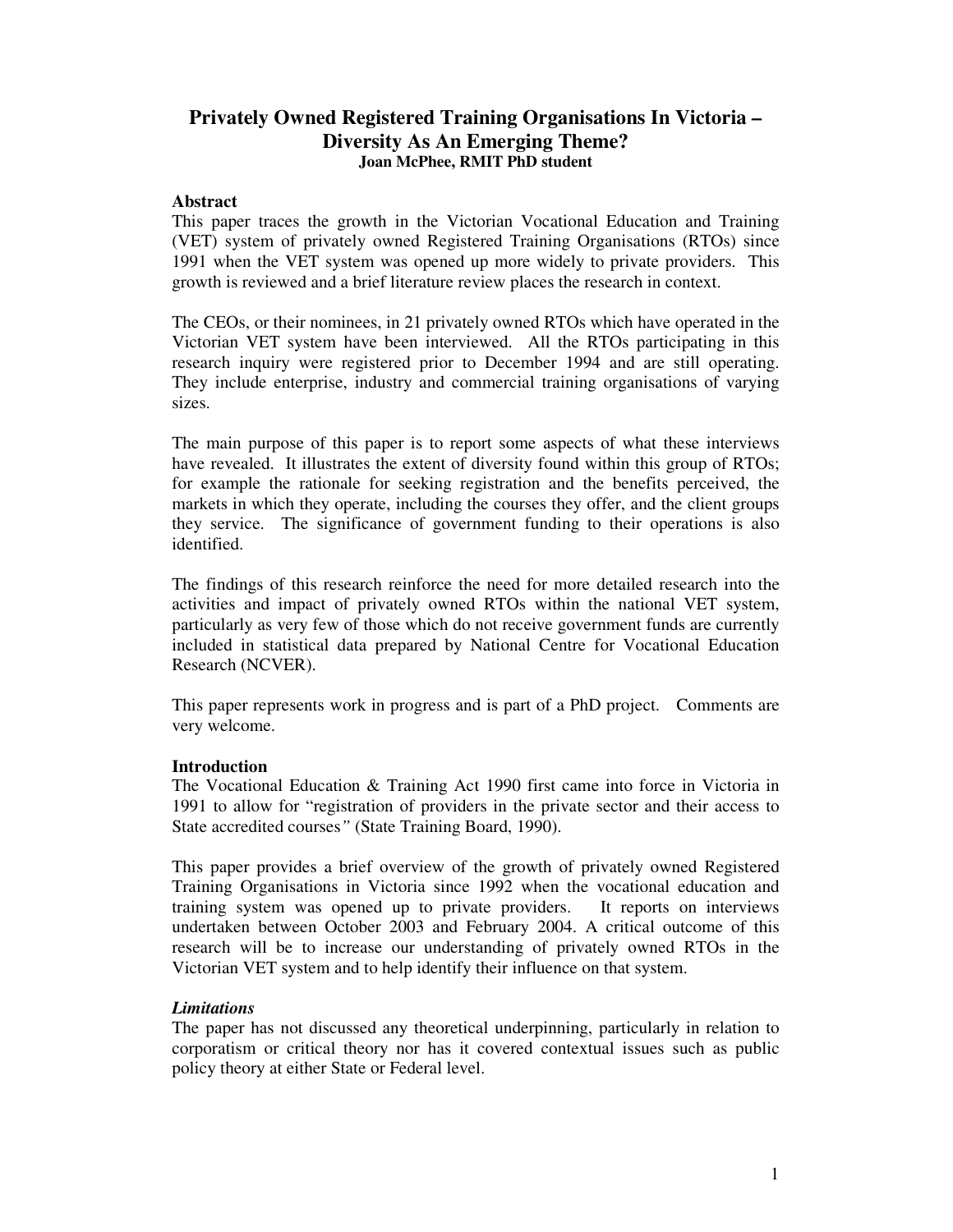Where possible, primary sources have been used to obtain data, in particular Annual Reports of the State Training Board in Victoria and its successor, the Victorian Learning & Employment Skills Commission. For the literature review both primary and secondary sources have been used.

A more detailed comparison between what has been found from these interviews and the research undertaken by others (Anderson, 2002; Kell, Balatti, & Muspratt, 1997; Saggers, Moloney, Nicholson, & Watson, 2002) has yet to be carried out. It is anticipated such analysis will add further value to the research outcomes.

# **Research Method & Definition**

A purposeful sample was selected from a record of all privately owned RTOs which had been registered either prior to or during 1994 (Office of Training & Further Education, 1994). Twenty-six RTOs were selected. Five of the RTOs who were approached refused to be interviewed. Of the remaining 21, ten were commercial, seven were industry and four were enterprise RTOs. This purposeful sample represented approximately the same proportion of each of the categories of privately owned RTOs which existed in Victoria at the end of June 2002 - see Table 2 below. It was believed that selection of a cohort of RTOs which had been in the system for almost the whole of the period since it was opened up would be more illuminating than sampling all RTOs registered at July 2002.

Private providers in Victoria were registered initially in one of four categories. The categories which encompass those defined as privately owned RTOs in this study are:

- Commercial providers that supply "fee for service programs to the general public" (State Training Board Victoria, 1993, p. 25). The Application for Registration form referred to them as "commercial providers [which] charge students fees for training" (State Government of Victoria, 2001).
- Enterprise based provider an organisation which provide accredited "training" within an organisation for its own employees*"* (State Training Board Victoria, 1993, p. 25).
- Industry based providers include those that offer accredited "training to an industry sector". (State Training Board, 1993, p. 25). This last category included industry associations, professional associations and group training companies.

Table 2 below sets out data relating to these three RTO categories.

The fourth category which has been excluded from this study is "Community based providers" described as "established by Government or community-sponsored organisations for the purpose of enhancing access to the labour market and/or further education and training" (State Training Board, 1993, p. 25). These are excluded because they are not privately owned and their recurrent funds flow from government sources of one kind or another.

Appendix 1 contains the semi-structured interview questions that CEOs, or their nominees, were asked during an hour long interview. The interviews were taped and summaries prepared. The tapes have since been digitised which has enabled appropriate quotations to be identified more readily.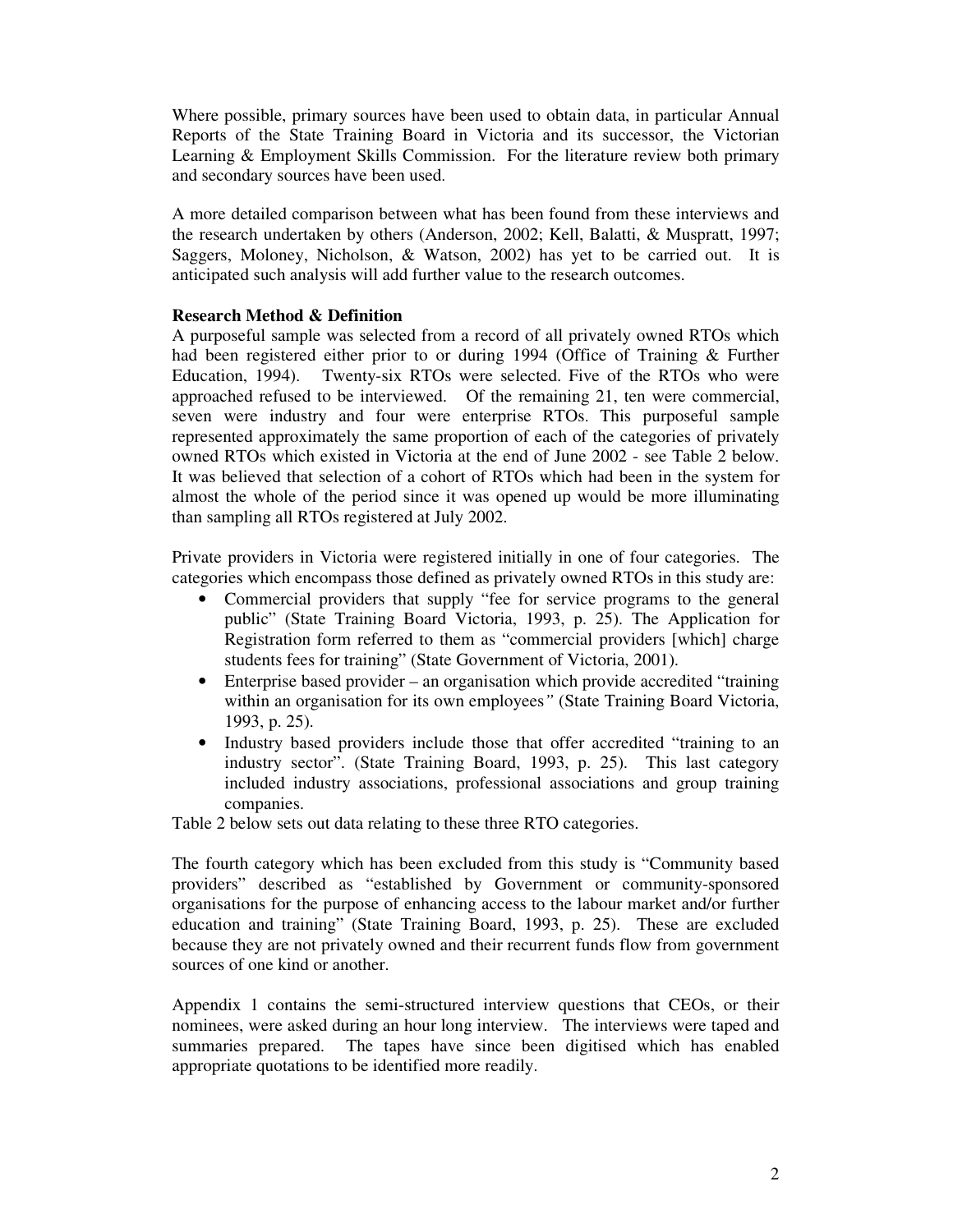### **Literature Review**

There had been a widely held view dating from the mid 1980s that changes were needed to national training arrangements to improve quality, responsiveness and flexibility of the system. (Dawkins, 1989; National Board of Employment Education & Training, 1989). Arrangements were believed to be totally inadequate to meet the requirements of a de-regulated economy which would need to be export oriented and internationally competitive. (Kell, 1997). Business and the unions had been criticising the VET system as inadequate throughout the late 1980s (Australian Council of Trade Unions/Trade Development Council, 1987; Business Council of Australia, 1988; 1994; Confederation of Australian Industry, 1988).

Federal government reports issued through the National Board of Employment Education and Training (NBEET) (established by Act of Parliament July 1988) and the Employment & Skills Formation Council (which operated as one of five Councils under NBEET) from its inception, and through the 1990s from other sources, all dealt with issues relating to training reform and support for opening up VET (Allen Consulting Group, 1994a; Allen Consulting Group Pty Ltd, 1994b; Carmichael, 1989; Dawkins, 1989, 1990, 1992; Dawkins & Holding, 1987; 1991; 1992; . Employment & Skills Formation Council, 1994; Finn, 1991; Keating, 1994a, 1994b; National Board of Employment Education & Training, 1989, 1992, 1994, 1996).

Although the possibility of opening up the VET market was advocated strongly by Deveson in his Report (1990), it would be misleading to see this report as the only contribution to this reform even though there have been claims that this particular review was the "defining moment".

Ryan has suggested that the State Training Board formed in Victoria in November 1987 "became the strongest advocate among State TAFE administrations of the use of market forces in vocational education" (2002). Evidence to support this was found in the Annual Reports for 1988/9 and 1989/90 when major themes included:

continued development of new and more flexible training arrangements… and the development of a process that allows for the recognition of private providers to enable them to offer State-accreditated [sic] courses (State Training Board Victoria, 1989, p.14)

In this same Annual Report the driving forces for change were identified as development of "internationally competitive industries and the need to facilitate award restructuring*"* which in shaping the training debate suggested a need for

…reforms to existing training to improve the quality, flexibility and efficiency of delivery, in both the public and private training sectors" (State Training Board Victoria, 1989), p.19).

No matter how one views this period, there is little doubt that it would have been unthinkable that all the views expressed would not lead to significant change in VET. Included amongst these reforms were the adoption of competency based training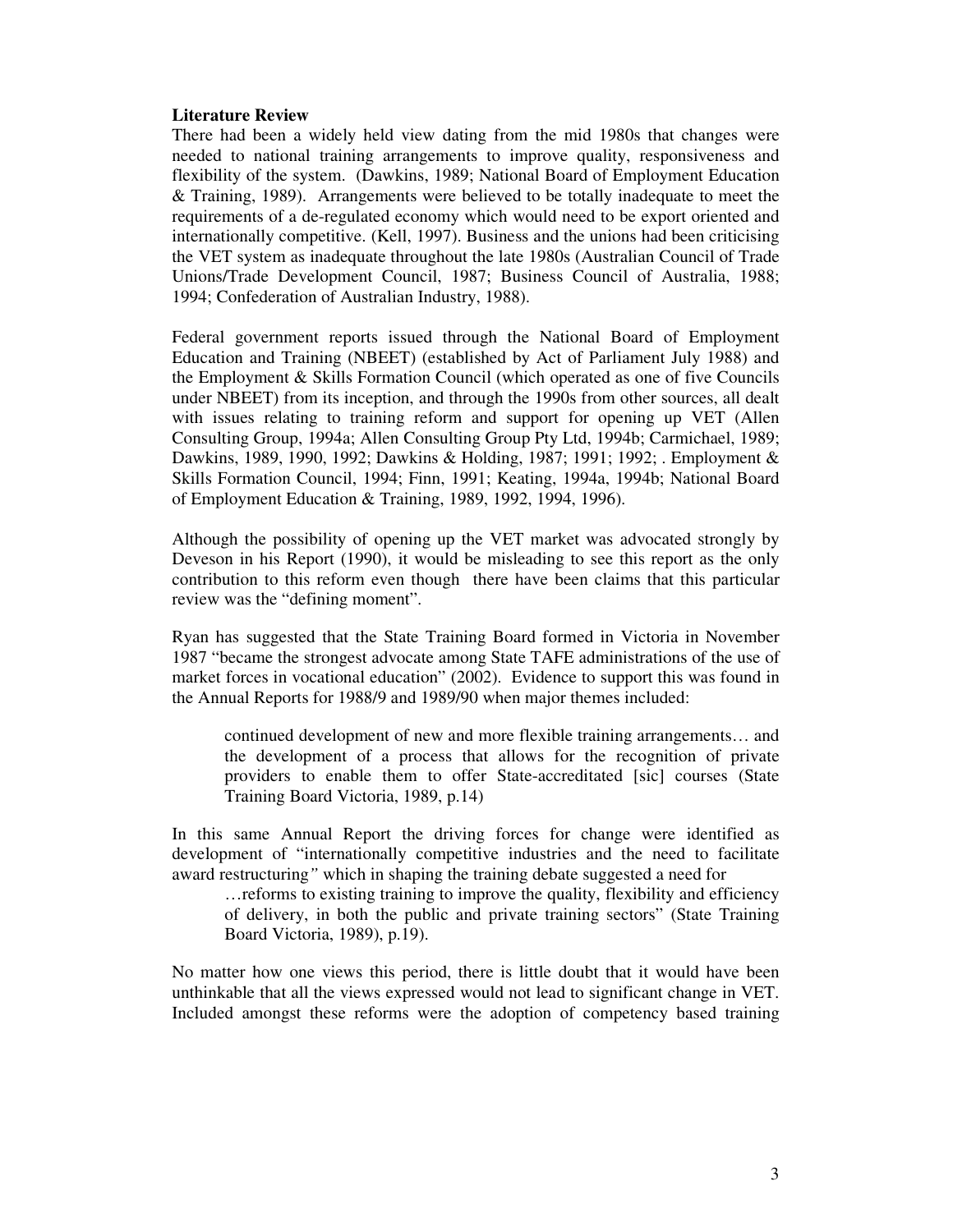arising out of the industrial relations decisions about award restructuring (Goozee, 1995, 2001), user choice, competitive tendering; adjustments to the National Framework for the Recognition of Training (NFROT) and the introduction of the modern apprenticeship/traineeships schemes. But it could be argued that allowing registration of private providers and ending TAFE's monopoly of accredited training was the most momentous change of them all.

The ongoing research being undertaken is intended to identify the consequences of the opening up of the VET system in Victoria to privately owned RTOs, or private providers as they were initially called. It is believed that the interviews carried out and still being analysed will provide useful insights into a number of qualitative aspects of the operations of these RTOs. The study will inform conclusions about the significance and impact of these privately owned RTOs on the Victorian VET system.

#### **Growth of RTOs in Victoria**

Notwithstanding the broader political context, briefly discussed above, by 9 June 1992, 61 organisations were registered in Victoria as private providers (Department of Employment & Training, 1991/2). Table 1 shows the cumulative registrations of all Victorian providers at 30 June each year from 1992 to 2003. The number of RTOs peaked in 2001/2002 at 1189, with the largest number of new registrations occurring in 1998/1999.

| at oung noni 1991/1992 to 2001/2009. |                   |                 |  |  |
|--------------------------------------|-------------------|-----------------|--|--|
| Year                                 | <b>Cumulative</b> | Net new         |  |  |
|                                      | registrations     | registrations * |  |  |
| 1991/2                               | 61                | 61              |  |  |
| 1992/3                               | 220               | 159             |  |  |
| 1993/4                               | 298               | 78              |  |  |
| 1994/5                               | 450               | 152             |  |  |
| 1995/6                               | 630               | 180             |  |  |
| 1996/7                               | 707               | 77              |  |  |
| 1997/8                               | 737               | 30              |  |  |
| 1998/9                               | 950               | 213             |  |  |
| 1999/2000                            | 985               | 35              |  |  |
| 2000/2001                            | 1041              | 56              |  |  |
| 2001/2002                            | 1189              | 148             |  |  |
| 2002/2003                            | 1173              | -16             |  |  |

**Table 1 - Registrations of providers – Victoria at June from 1991/1992 to 2001/2003.**

\*This records new registrations less terminations.

**Source for column 2** : State Training Board Annual Reports, 1991/1992 to 1999/2000 and Victorian Learning & Employment Skills Commission Annual Reports 2000/2001, 2001/2002, 2002/2003. Other calculations based on the source data

The term Registered Training Organisation (RTO) is now in common use but it was not always so. Providers registered under the system were originally referred to as "registered private providers" (State Training Board, 1994).<sup>2</sup>

 $2$  The terms used to describe registered private providers in Victoria have changed over time. The first reference to Registered Training Organisations appeared in the 1997-8 State Training Board Annual Report and the term described all other providers with the exception of TAFE Institutes. The inclusion of TAFE Institutes as Registered Training Organisations appears to date from 1999-2000 Annual Report (State Training Board, 2000).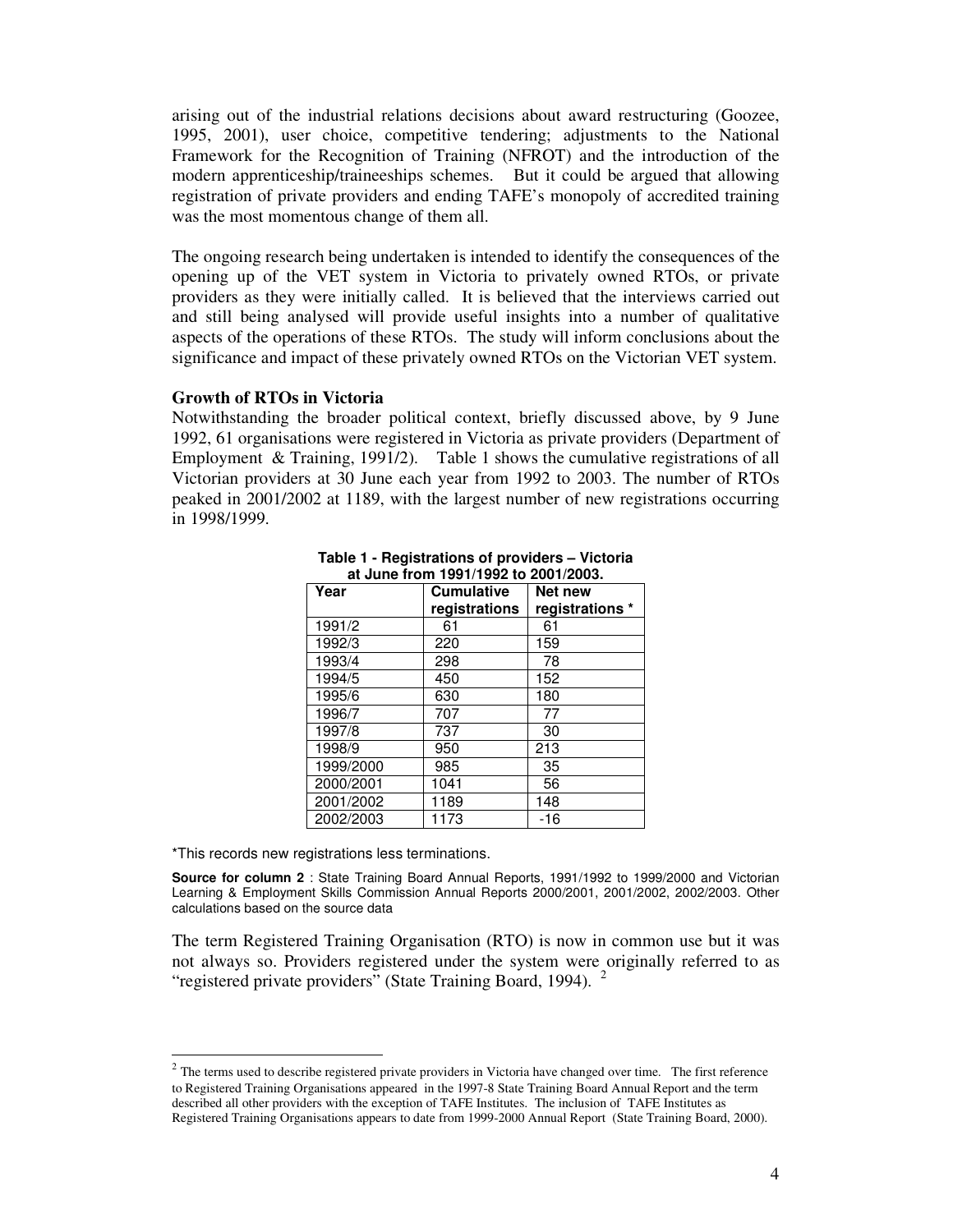The data in Table 1 include privately owned RTOs (already defined) as well as TAFE Institutes, community organisations such as community access centres, adult education and adult migrant education providers, government and independent schools. None of these later named RTOs has been included in the purposeful sample selected for interviews. This is not to say that interviews will not occur with any of these groups but at this stage of the research none has occurred.

Privately owned RTOs as defined above have been the focus of this paper. They represented nearly 70% of all RTOs registered in 2001/2002. Table 2 below illustrates the annual rates of registrations of this group. These rates have fluctuated over the period under review. For example, commercial and enterprise provider registrations doubled in 1995-6 in comparison with the previous year's registrations. Again, in 1997/1998 an upsurge in registrations occurred, particularly in the commercial category. However, since 2002 the annual registrations for each category shown have declined. It is suggested public policy, Victorian government funding of private providers through competitive tendering from 1994/1995, "user choice" from the beginning of 1998, the introduction of Training Packages from 1997, and more recently the implementation of the Australian Quality Training Framework (AQTF) standards could provide partial explanations for the decline in the enterprise and industry new registrations. It may also be because more partnership arrangements have occurred (Smith & Keating, 2003). Certainly the interviews conducted by the researcher provided examples of the larger enterprise and industry RTOs engaging other RTOs, including TAFE Institutes, to deliver training to their employees and members.

| 1990/91 to 2001/2002  |     |                            |     |     |                                          |                  |
|-----------------------|-----|----------------------------|-----|-----|------------------------------------------|------------------|
| Year                  |     |                            |     |     |                                          | <b>Total all</b> |
| <b>Financial year</b> |     | <b>Commercial Industry</b> |     |     | Enterprise Total private % of total RTOs |                  |
| To 30/6/91            | 6   |                            | 0   |     | 87.50                                    | 8                |
| 1991/2                | 6   | 6                          | 5   | 17  | 85.00                                    | 20               |
| 1992/3                | 15  | 13                         | 7   | 35  | 39.77                                    | 88               |
| 1993/4                | 17  | 10                         | 3   | 30  | 71.42                                    | 42               |
| 1994/5                | 13  | 19                         | 7   | 39  | 75.00                                    | 52               |
| 1995/6                | 29  | 26                         | 14  | 69  | 73.40                                    | 94               |
| 1996/7                | 18  | 19                         | 7   | 44  | 65.67                                    | 67               |
| 1997/8                | 42  | 21                         | 13  | 76  | 80.85                                    | 94               |
| 1998/9                | 53  | 33                         | 20  | 106 | 57.29                                    | 185              |
| 1999/2000             | 80  | 41                         | 19  | 140 | 76.50                                    | 183              |
| 2000/2001             | 65  | 31                         | 11  | 107 | 69.93                                    | 153              |
| 2001/2002             | 69  | 17                         | 4   | 90  | 79.64                                    | 113              |
| Total                 | 413 | 237                        | 110 | 760 | 69.15%                                   | 1099             |

**Table 2 - Privately owned registered providers by categories included in study Annual registrations each financial year according to date of initial registration 1990/91 to 2001/2002**

Source data provided by Office of Training & Tertiary Education on floppy disk

### **Findings and Discussion**

In order to explain the impacts privately owned RTOs have had on the VET system in Victoria it is necessary to examine both structural and qualitative dimensions of change and/or impact. A range of factors has been considered as part of this process. For example, the size, structure and growth of privately owned RTOs, their clients,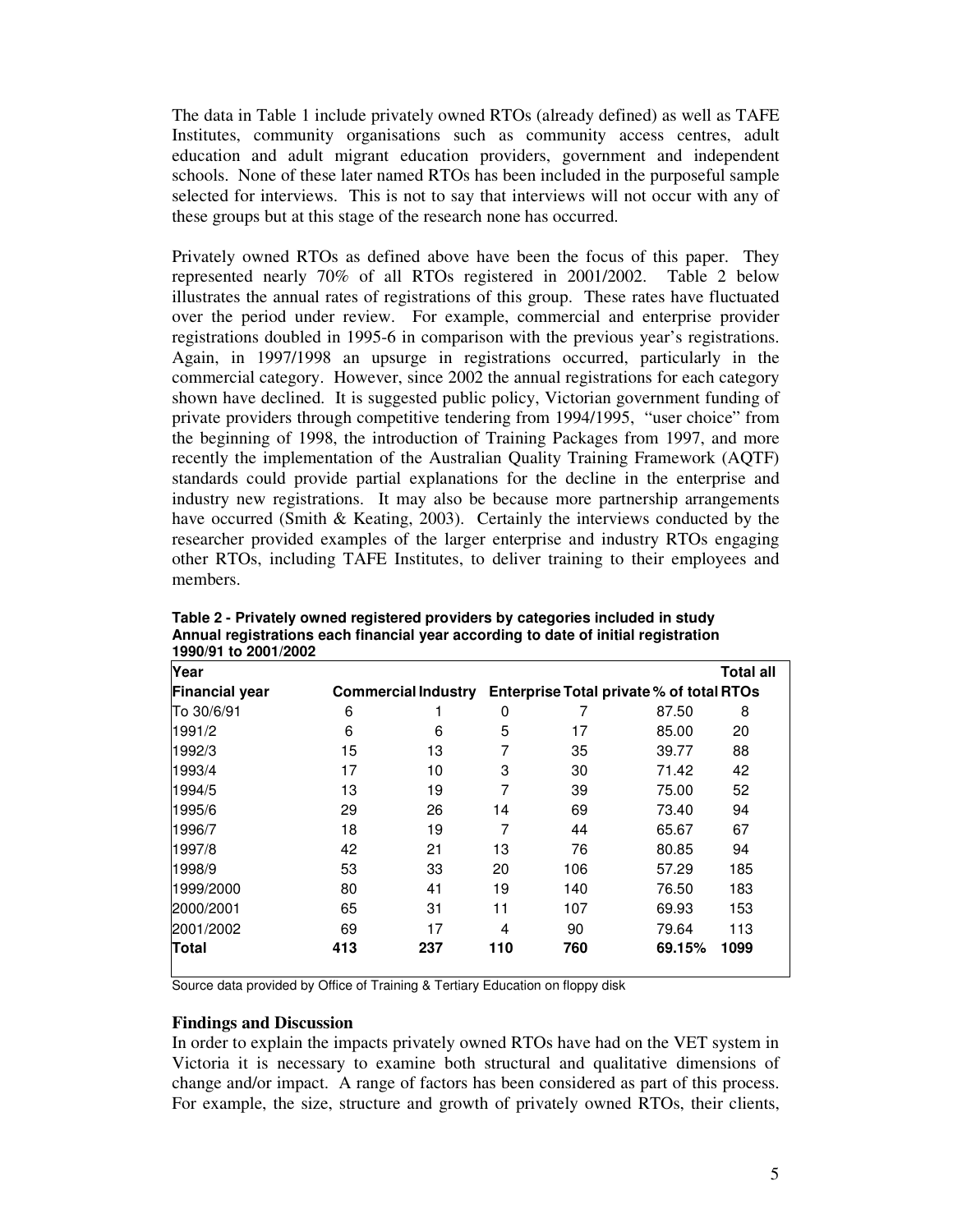the level and type of courses being delivered, the markets in which they operate, the significance of government funding have all been part of the structural or quantitative dimension. Qualitative dimensions examined have included the rationale for and benefits from registration, the extent of competition faced, how RTOs market their services, their educational values and practices, their approaches to networking, the extent to which strategic alliances and collaboration have existed, the issues faced in operating as privately owned RTOs in the VET system and views about the future of accredited training, the VET system and the 'open training market'.

This paper addresses only the findings of a selection of the qualitative dimensions nominated above, namely the rationale for and perceived benefits of registration, the markets in which the RTOs have operated, the significance of government funding and a limited number of issues raised by those interviewed about aspects of the VET system.

### *Rationale for registration & perceived benefits*

Questions about the reasons for registration and its perceived benefits elicited varied responses. One small commercial provider saw multiple reasons:

an opportunity for funding … the training guarantee levy was about to come in [and] if going to extend business [you needed to take up] whatever opportunities were available to you as an RTO to go into companies and be competitive.

In discussing the benefits this same provider felt there was a "marketing advantage". Three other small commercial providers saw registration as "ensuring credibility"*.* Another perspective of the benefits put forward was: "the market expects accredited training"*.*

In contrast, a somewhat larger commercial provider operating in a niche market wanted its students to have "travel concessions…as few students had cars …and were paying their own fees". While, perhaps surprisingly, one of the medium sized commercial providers maintained that he had to be an RTO as the "unions would only recognise accredited training" in the field in which he specialised.

One large industry provider stated that it "basically became an RTO to put in quality control". In the same interview in relation to the benefits of being an RTO, it was argued,

…RTO status gives us credibility … crucial in Asia … would not have succeeded in NZ or South Africa without RTO status...[it is] the first thing they want to know.

Control over their own destiny in training was yet another benefit identified by both enterprise and industry providers.

In the case of some enterprise and industry providers multiple reasons and/or benefits applied. These included "quality control purposes", "to get govt funding" and recognising the "need for people who had not had training"*.* For a large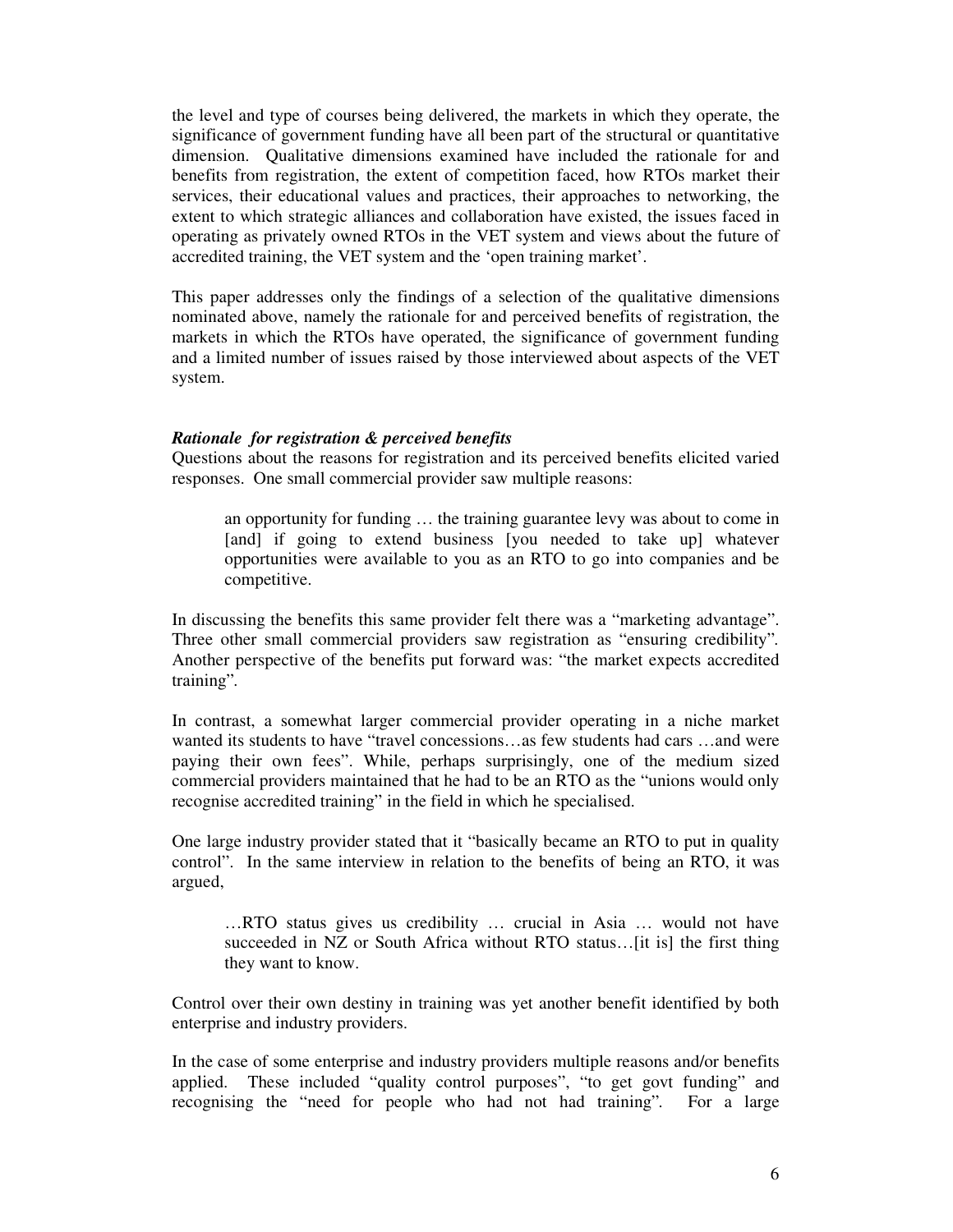manufacturing enterprise it was that "no one [had] the specialist knowledge needed for the training – TAFE does not have the knowledge of the business nor the equipment". The one regional industry RTO interviewed maintained that it had become an RTO "so we could deliver the required training ourselves in our own way and in our own time…TAFE was not flexible enough". These reasons were also perceived by this RTO as the benefits it had gained as a consequence of registration.

Even if the reasons and benefits are considered according to the type of provider, considerable diversity still exists. It could be said that the commercially orientated providers perceived the reasons and benefits more in relation to status, credibility or competitive advantage than the other categories of providers, at least in this study. Hence it is not possible, from this study, to state any single definitive rationale for providers becoming registered.

### *Markets, client group and courses*

Another possible dimension of the impact of privately owned RTOs is gleaned by considering their involvement in different markets. Seventeen RTOs interviewed were located in suburban Melbourne; a further three were situated in the central business district. A Group Training Company in the industry organisation category was the only interview undertaken in a regional area.

The markets in which these RTOs operated extended beyond State boundaries and in some instances overseas. The importance of interstate operations varied according to type of RTO and client group. For example, the four enterprise RTOs which were all national companies trained their own employees in other States. Furthermore these enterprise RTOs indicated that they did not necessarily limit training opportunities to so-called permanent full-time employees. At least two of the four provided accredited training for both casual and temporary workers.

Four of the commercial RTOs had national clients for whom they trained outside Victoria. These same RTOs were basically workplace trainers with company clients who used their services in other States to ensure consistency in training outcomes. But of these four, only two had significant proportions of interstate training, being around 50% of total training in one instance.

One large commercial provider had training facilities in both New South Wales (NSW) and Queensland in addition to its Victorian operation. Its enrolments in NSW outnumbered those in Victoria. This same provider had a significant number of overseas student enrolments. Another large commercial provider had significant numbers of international students but all were located at the one campus. In each case these RTOs had strong connections with tertiary institutions which enabled their overseas students to move from the VET system into the university system with comparative ease. One commented that only 20% of its total enrolments were local Victorian students – the remainder being from a variety of overseas countries, mainly China, Korea, Indonesia and Eastern Europe. Not unexpectedly, the distance education commercial RTO had participants outside Victoria, mostly on the eastern seaboard.

One industry RTO which auspiced teachers to deliver the training, operated throughout Australia, with over 3000 certificates issued in 2003. It estimated that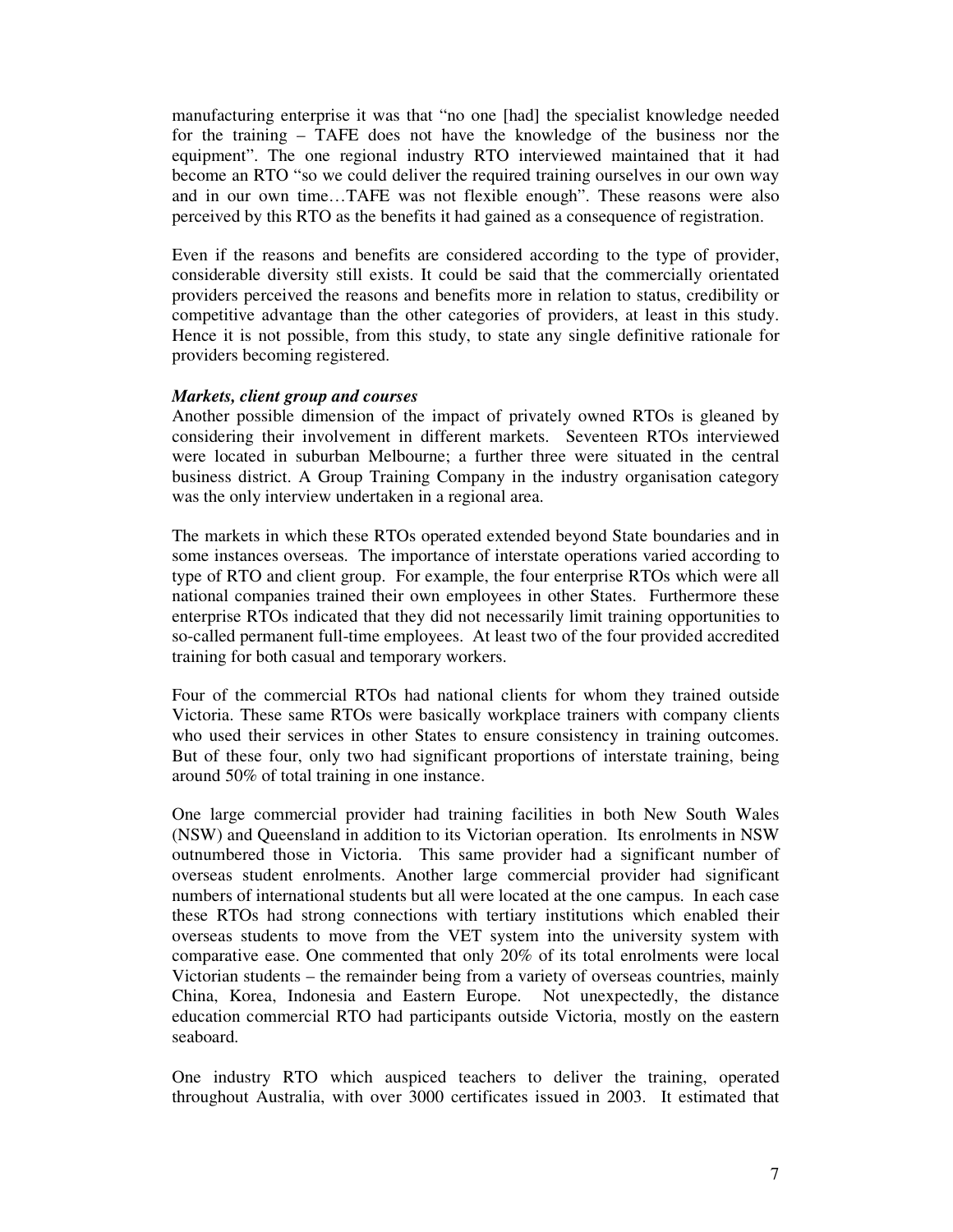interstate clients represented approximately 30% of its total throughput. The other industry organisation which had trained interstate said that this represented only a very small proportion of its total training. Nine of the RTOs interviewed had not delivered any training interstate.

Two of the commercial RTOs with their own permanent training facilities catered for full-time and part-time student enrolments. In one of these, there was considerable discussion about the differences in delivery strategy according to the type of student – as the CEO put it

we have always had a flexible delivery approach… in that the course is delivered in two totally different ways … our full-time cohort is students coming straight from school and they have always had a lot of support in their first year… and have had very little work experience …a lot of the focus is on …giving them skills to enable them to work in industry…[on the other hand] the part-time course…evenings, weekends, weekends away …those people are already working in the industry…so the focus there is not so much in employability skills but the nuts and bolts …of the [specialist skills]…

Just under half of the RTOs delivered most of their training in the workplace to fulltime employees of client companies – the employees involved in training ranged from operational/shop floor employees through to senior managers.

The courses these RTOs delivered included their own accredited short course qualifications in eight instances and Victorian or other crown copyright qualifications and/or short courses in 7 instances. Nineteen different packages were cited as being regularly delivered by the RTOs interviewed. A previous paper by the researcher has detailed the courses offered and the packages being delivered by this group (McPhee, 2004).

A picture emerges from the above of RTOs operating in quite different markets. They had local, interstate and even international students, full-time and part-time; across 19 different training packages, in urban, suburban and regional training markets. On the basis of these interviews it is not possible to pigeonhole the impact of these private providers according to particular or conspicuous markets. Sometimes they operated as niche providers but what distinguished them (as a group) was not their distinctive markets or market share, but the way they each maintained their focus on the needs of their client groups.

### *Government funding*

Of the 21 RTOs interviewed, 16 stated they did not currently receive government funding through either the Victorian government Priority Education & Training Program (PETP) or Apprenticeship Traineeship Training Program (ATTP) schemes. Five of these 16 RTOs indicated that they had received this type of Victorian government funding in the past but had not applied in more recent times. As one provider put it:

…not worth while…government PETP in 2003 [170 places] represented a drop in the ocean in comparison with all the training delivered…too costly to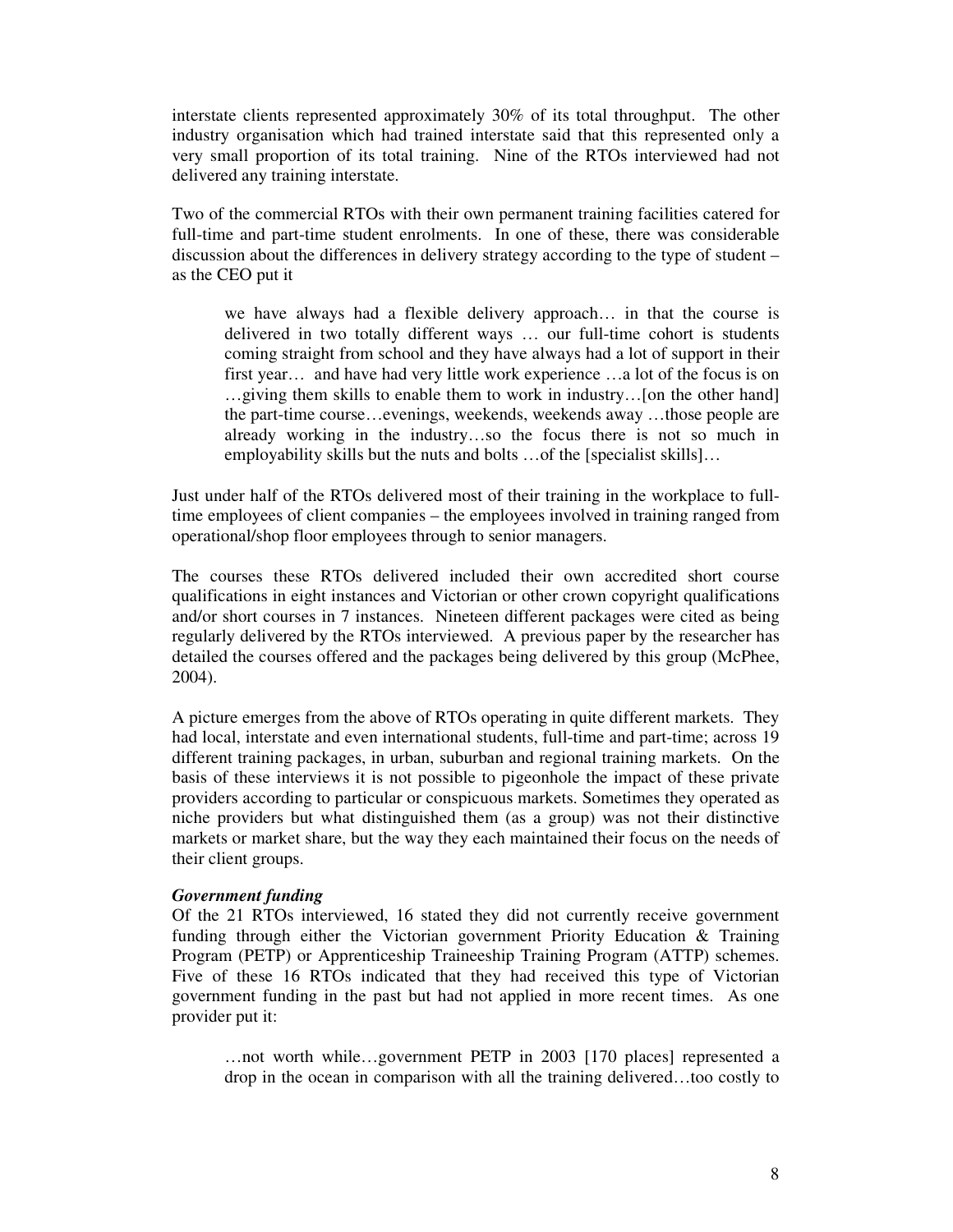run and accountability issues too difficult…found the work load and the audit …too burdensome….

Of the remaining five companies which identified funding sourced through either ATTP or PETP, all but one maintained it represented a small proportion of their total training activity. In one instance it was as low as  $1\%$ , in another  $2\%$  and yet another, which had received this funding in the past, indicated it had not applied for it in 2004. Thus only one of all the RTOs interviewed indicated that this type of funding represented a significant proportion of revenue, being somewhere between 50% and 60% of its total training. This particular case was the regionally located RTO.

It would appear that, at least for many of these 21 RTOs, gaining Victorian government user choice funding was not seen as either a desirable or necessary goal. This finding is particularly interesting in the light of "common sense" or folk-lore understandings which assume that access to government funds is a major rationale for private training companies seeking registration.

It should be noted that government funding as discussed above did not include Commonwealth incentive payments to employers.

### *Issues identified:*

Another emergent theme concerns the negative attitude expressed regarding the extent of support received from the Office of Training and Tertiary Education (OTTE). Comments were made such as the "government would like to have private RTOs disappear". The same interviewee felt that the private RTOs had been shut out of access to free professional development and participation in Centres of Excellence available to TAFEs. One of the large enterprise RTOs maintained that implementation of a *real* national training system was not being achieved due to the differences between States.

One provider believed that TAFE Institutes could not meet all the needs of all categories of training and that "choice was greater with private providers who could focus on specific needs of an industry"*.*

A small commercial provider expressed his concern about the lack of understanding in companies of accredited training and the lack of a training culture – in his words "I wish that people could get their heads around the need for training". Yet another concern expressed by an enterprise provider was that the Training Packages might not be kept up to date and maintain relevance – particularly once the Industry Training Advisory Board (ITAB) structure was dismantled.

The interviews raised a wide range of issues and uncovered diverse perceptions and opinions. Not all of these could be considered reasonable or entirely well informed – but they show private training providers have concerns with the system.

### **Conclusions**

This paper has focused on preliminary findings from interviews undertaken with a number of privately owned RTOs relating to a limited selection of qualitative dimensions. Considerable diversity is apparent from the information gathered so far, particularly about the rationale for and perceived benefits of becoming registered.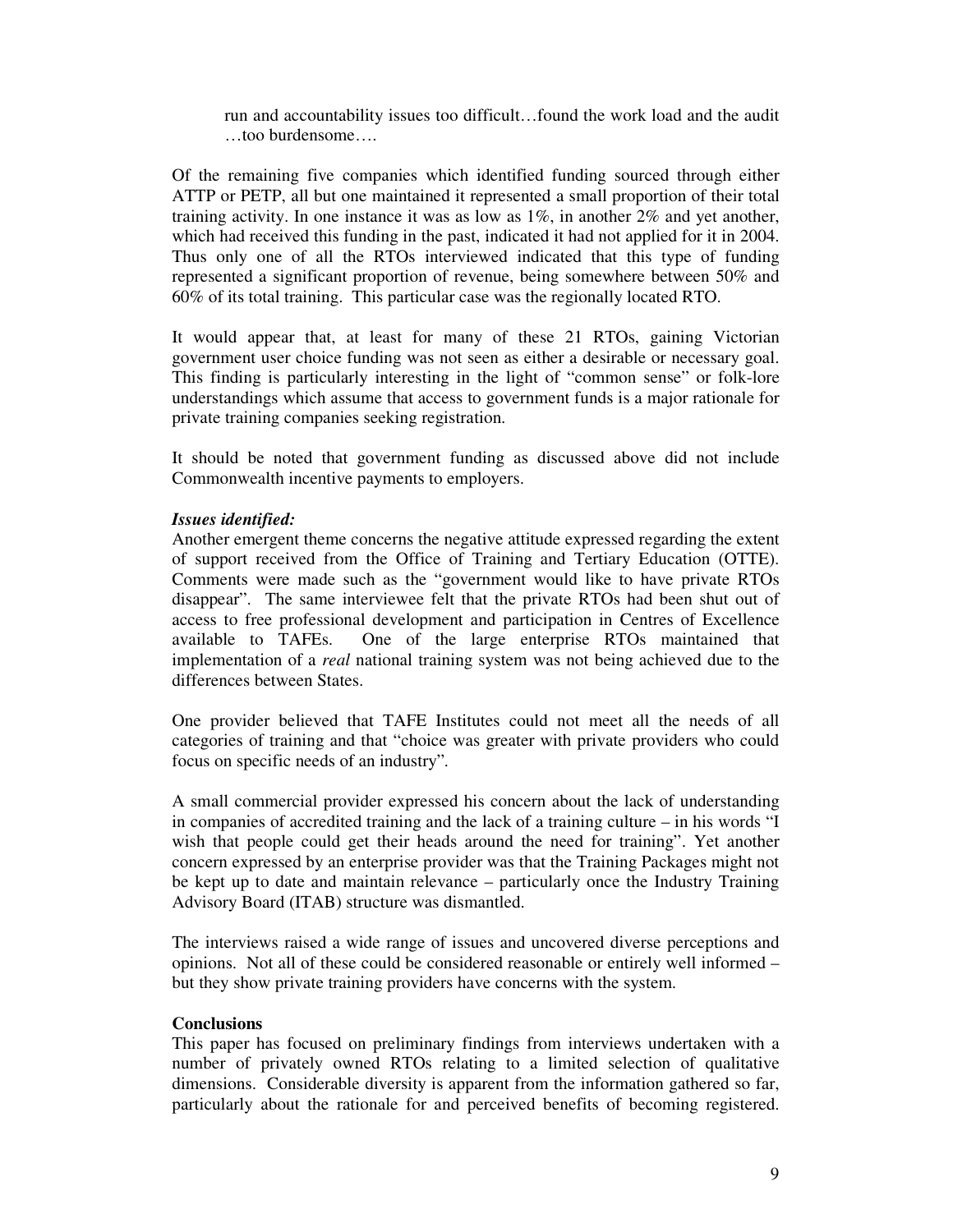The reasons stated by the commercially orientated providers were connected more with status, credibility and competitive advantage. On the other hand, control over quality and over one's own destiny were seen by enterprise and industry providers as the critical reasons for seeking to deliver nationally recognised training.

The findings on markets, client groups and type of courses delivered, as described above, adds further support to the diversity theme. The relative importance which interstate operations have had for some of the commercial providers and the national enterprise RTOs has varied considerably. A mixture of client groups was evident. These included auspicing arrangements for school students, international students, full –time and part-time Australian students, full-time, part-time and casual employees in enterprises receiving their training from enterprise RTOs and/or commercial providers.

It was apparent to the researcher that regardless of the markets in which they operated, a significant number of those interviewed were very focused on meeting their client's needs. The analysis undertaken on staffing approaches, innovative practices, delivery modes and locations (not reported here due to space limitations) reinforced the views expressed by privately owned RTOs that meeting client needs has been a paramount consideration. Being responsive to client requirements may well prove to explain why these RTOs have remained successful over a relatively long period.

It is interesting to note that the responses in relation to government funding supported the notion that most of the RTOs interviewed had not become registered in the hope of gaining government funding to maintain their operations. Indeed, the preponderance of RTOs interviewed which did not seek government funding raises questions about the importance of Victorian State government funding in explaining the survival and growth of RTOs operating in niche markets. Conclusions on this issue are however premature.

Concern was expressed by many of those interviewed about the lack of support from OTTE. More importantly perhaps, criticism was made by national companies about the lack of uniform and/or consistent treatment of their training operations in different States.

The issue of the lack of a training culture raised by one provider is not new. However it is disappointing to think that this issue, discussed in the mid-nineties is still perceived as a deficiency (National Board of Employment Education & Training, 1996).

The research and analysis undertaken to date appears to suggest a high degree of diversity within the private provider market. It may well be that such diversity represents a real strength of the current VET system. Without privately owned RTOs in the market the degree of choice, responsiveness and flexibility which is apparent from the research to date, might not have occurred.

# **The lack of information available in statistical data about those providers which did not receive government funding has been acknowledged as a problem for some time. This research is intended to help identify the extent of**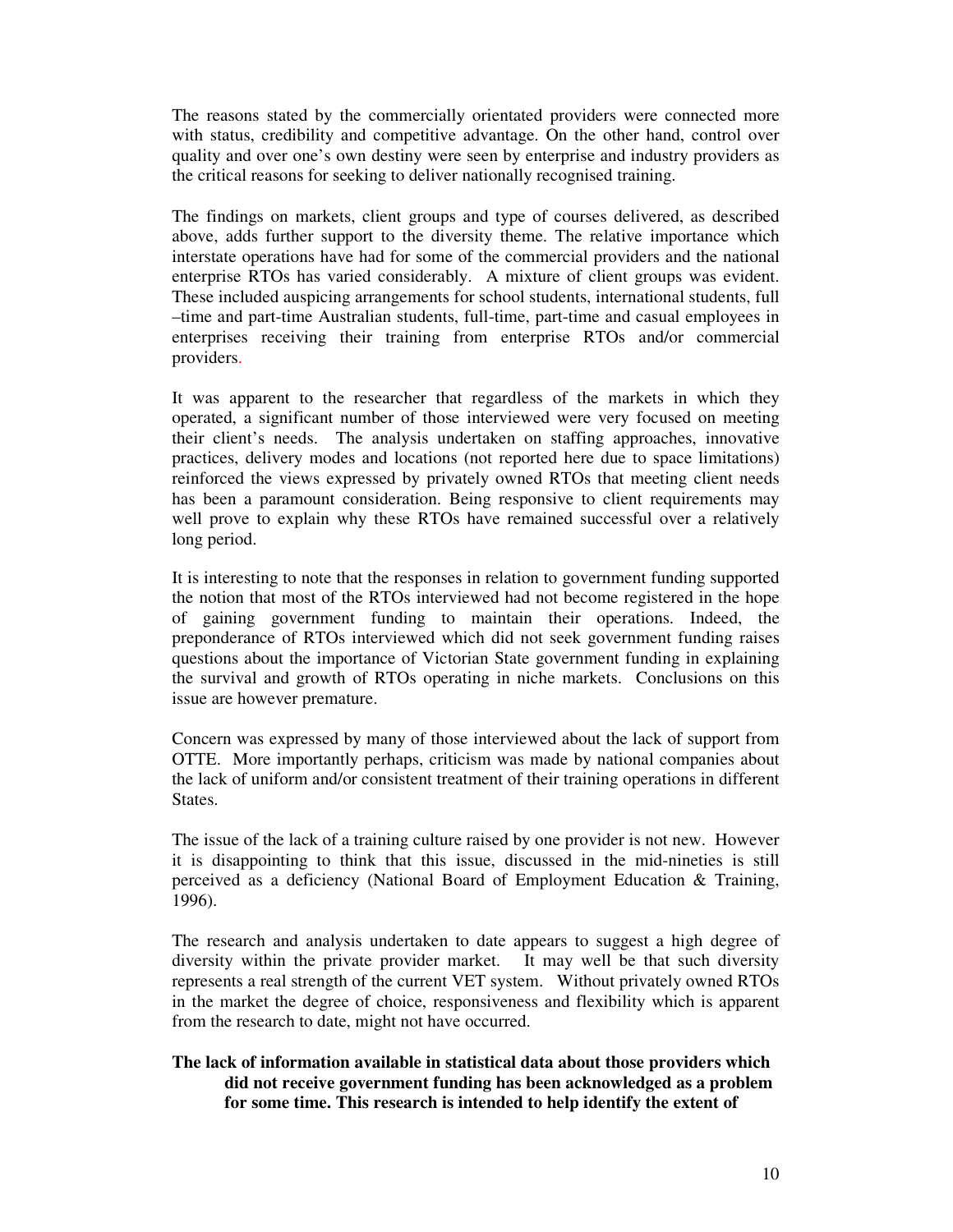**activity of a limited number of RTOs. It is pleasing to note that the National Centre for Vocational Education Research Inc (NCVER) has indicated to the researcher that some private and industry/enterprise RTOs do report on a voluntary basis even though they may not receive government funding. However, many RTOs which receive government funding only report the government-funded activity and do not necessarily report their fee-for-service activity. Formal agreement has been gained by NCVER to a proposal to proceed with a trial to collect information on a voluntary basis on all recognised VET activity. As a consequence NCVER hopes to be able to make some reasonable estimates of total recognised VET activity in due course (Knight, 2005).**

### **References**

- Allen Consulting Group. (1994a). *Successful Reform: Competitive Skills for Australians and Australian Enterprises*. Brisbane: Australian National Training Authority.
- Allen Consulting Group Pty Ltd. (1994b). *Establishing an Effective Training Market*. Melbourne: Office of Training and Further Education.
- Anderson, D. (2002). *The Training Market: A national overview of impacts on RTOs.* Paper presented at the VET: Connections, Costs & Contradictions, Melbourne.
- Australian Council of Trade Unions/Trade Development Council. (1987). *Australia Reconstructed: A Report by the Mission Members*. Canberra: AGPS.
- Business Council of Australia. (1988). *Industry Training Australia*.
- Business Council of Australia. (1994). *Refocussing Training Reform*. Melbourne.
- Carmichael, L. (1989). *Award Restructuring Implications for Skill Formation & Training*. Canberra: Employment & Skills Formation Council.
- Confederation of Australian Industry. (1988). *Skills formation & structural change*.
- Dawkins, J. (1989). *Improving Australia's Training System* (Report to Parliament by Minister for Employment, Education & Training). Canberra: AGPS.
- Dawkins, J. (1990). *Towards an Active Labour Market Policy: Advice of the National Board of Employment, Education & Training and its Employment & Skills Formation Council*. Canberra.
- Dawkins, J. (1992). *Working for the Future: Jobs, skills, innovation*. Canberra: AGPS.
- Dawkins, J., & Holding, A. C. (1987). *Skills for Australia*.
- Department of Employment & Training. (1991/2). *Annual Report*.
- Deveson, I. (1990). *Training Costs of Award restructuring: Report of the Training Costs Review Committee, vol. 1: The Report*. Canberra: AGPS.
- Employment & Skills Formation Council. (1991). *TAFE in the 90s developing Australia's skills*. Canberra: ESFC.
- Employment & Skills Formation Council. (1992). *The Australian Vocational Certificate Training System*. Canberra: NBEET.
- Employment & Skills Formation Council. (1994). *Making the Future Work* (Report to Minister). Canberra: National Board of Employment Education & Training.
- Finn, B. (1991). *Young People's participation in post-compulsory education and training.* Canberra: Report of the Australian Education Council Review Committee.
- Goozee, G. (1995). *The Development of TAFE in Australia*. Adelaide: NCVER.
- Goozee, G. (2001). *The Development of TAFE in Australia*. Retrieved 9 March 2005, 2005
- Keating, P. J. (1994a). Ministerial statement:Working Nation.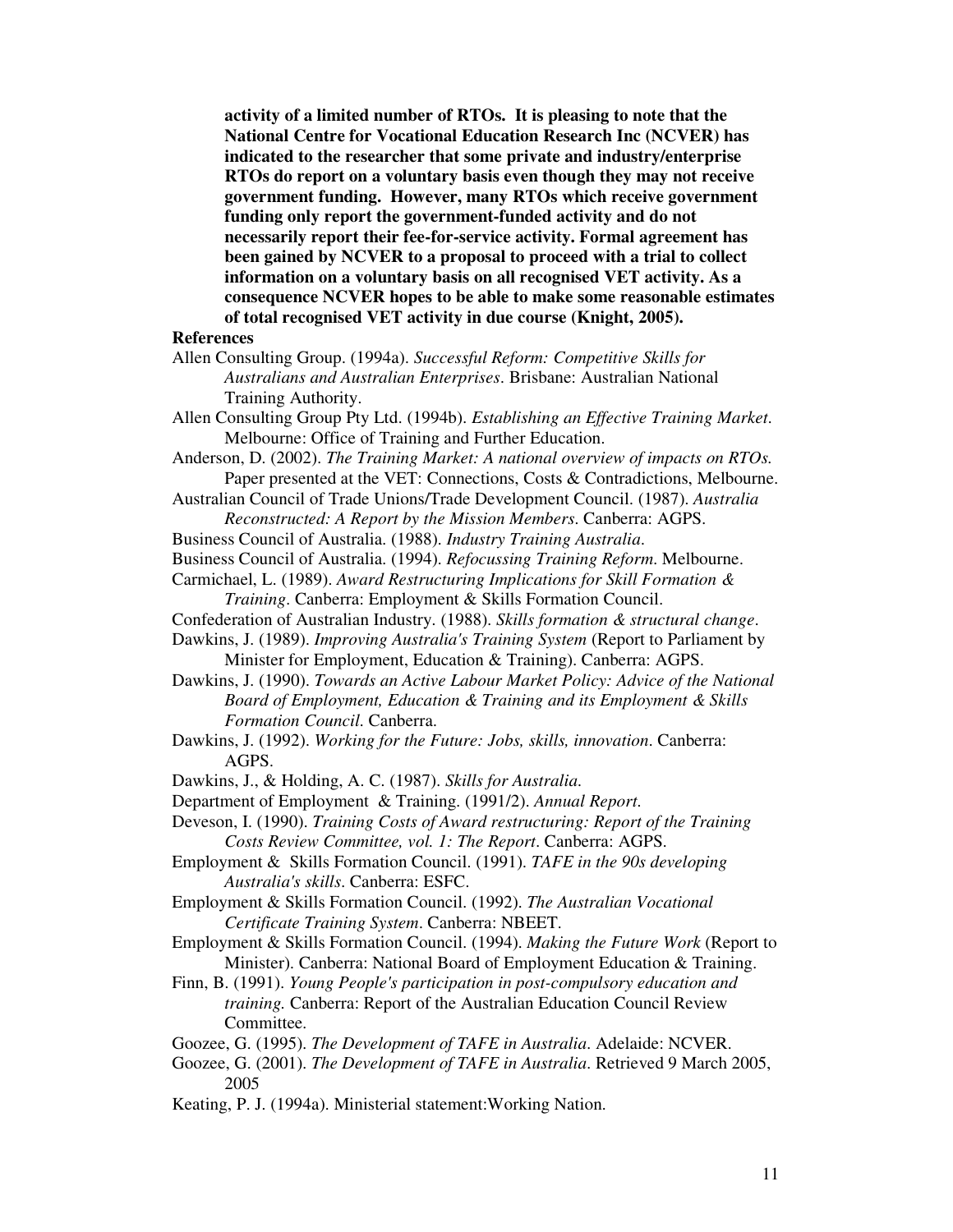Keating, P. J. (1994b). *Working Nation: Policies and Programs*. Canberra: AGPS.

- Kell, P., Balatti, J., & Muspratt, S. (1997). The Private, Public & Open Training Markets: A Study of private training providers in regional North Queensland. *Australian Educational Researcher, 24*(No. 2), 43-57.
- Knight, B. (2005). *Email communication re NCVER statistical data*. Retrieved March 1
- McPhee, J. (2004, 13 16 July 2004). *Insights from Interviews with Private Registered Training Organisations in Victoria.* Paper presented at the 13th Annual VET Research Conference, Tweed Heads.
- National Board of Employment Education & Training. (1989). *Industry Training in Australia: The Need for Change*. Canberra: AGPS.
- National Board of Employment Education & Training. (1992). *Education, Training & Employment Programs, Australia, 1970 - 2001: Funding & Participation* (No. Commissioned Report No. 11). Canberra: AGPS.
- National Board of Employment Education & Training. (1994). *Making the future work*. Canberra: NBEET.
- National Board of Employment Education & Training. (1996). *The Good, the Bad and Everything In-Between: The Quality and Relevance of Working Nation Training*. Canberra: AGPS.
- Office of Training & Further Education. (1994). *State Register of Private Providers of Vocational Education and Training*. Melbourne.
- Ryan, R. (2002). *Building a national vocational education and training system*. Adelaide: Flinders University Institute of International Education.
- Saggers, S., Moloney, A., Nicholson, L., & Watson, M. (2002). Markets, Competition and 'Reform'in VET: Views from public and private registered training organisations in Western Australia. *ANZ Journal of Vocational Education Research, 10*(2), 115-138.
- Smith, E., & Keating, J. (2003). *From Training Reform to Training Packages*. Tuggerah: Social Science Press.
- State Government of Victoria, D. (2001). *Registered Training Organisations: Application for Registration/Endorsement*. Melbourne.
- State Training Board, V. (1990). *Annual Report 1989-90*.
- State Training Board, V. (1993). *Annual Report 1992-1993*.
- State Training Board, V. (1994). *Annual Report 1993-94*.
- State Training Board, V. (2000). *Annual Report 1999-2000*.
- State Training Board Victoria. (1989). *Annual Report 1988-1989*. Melbourne.
- State Training Board Victoria. (1993). *Annual Report 1992-1993*.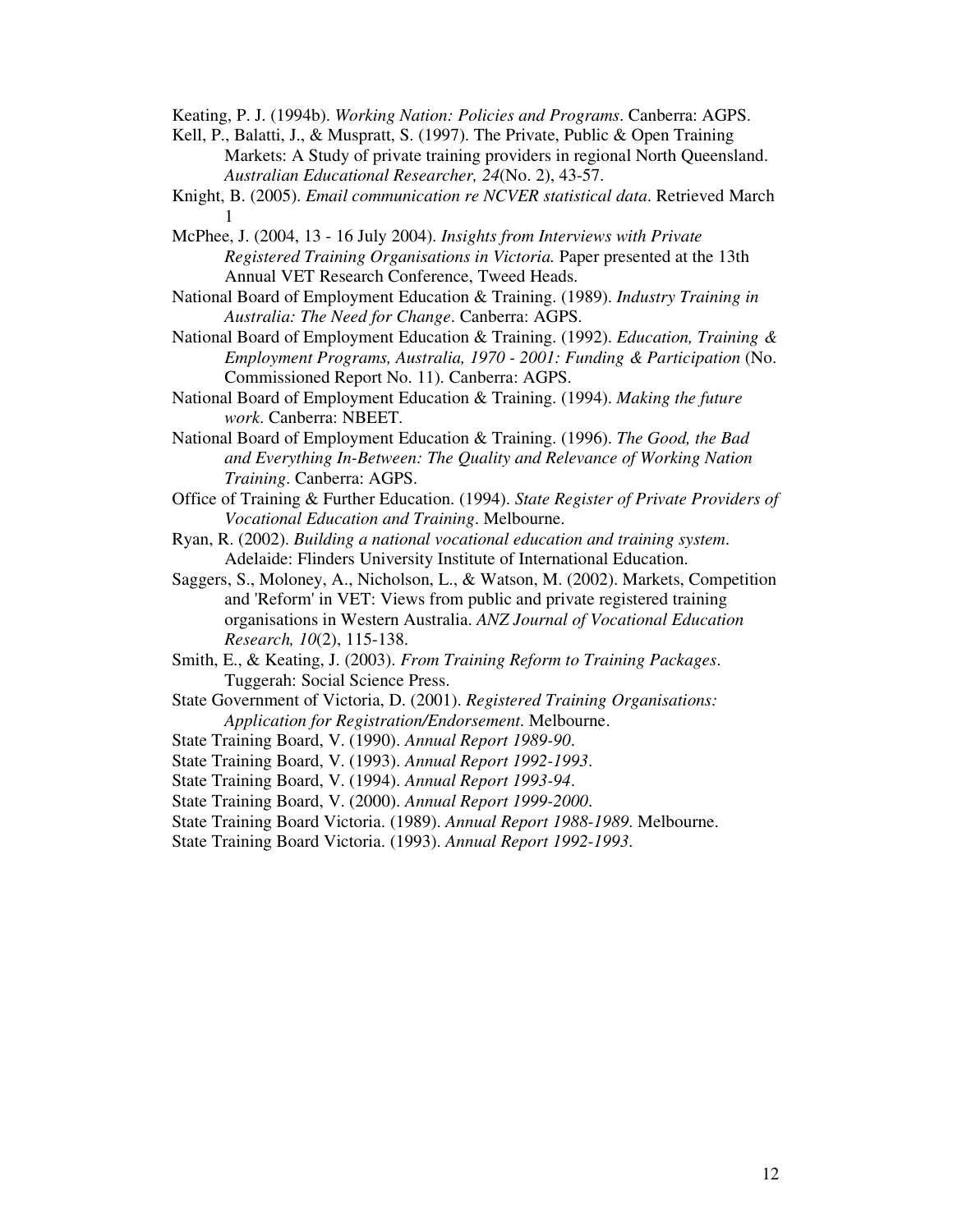| <b>APPENDIX 1</b>                                                  |
|--------------------------------------------------------------------|
| <b>Questions for Interviews with Selected Privately Owned RTOs</b> |

| $\mathbf{1}$           | <b>Confirming information:</b>                                                                                           |
|------------------------|--------------------------------------------------------------------------------------------------------------------------|
|                        | You became a private RTO according to the data I have recorded in my research in                                         |
|                        | Can you confirm this for me?                                                                                             |
| 2                      | What is your formal position title?                                                                                      |
| 3                      | How many reports are there between you and the CEO of the RTO?                                                           |
| 4                      | How long have your been working in this organisation? (yrs)                                                              |
| 5                      | Were you working in the organisation when it became registered as an RTO?                                                |
| 6                      | If you were, do you know who made the decision to become an RTO?                                                         |
| $\overline{7}$         | If you were working in organisation and know, please state reason why decision was made                                  |
| 8                      | Do you think those reasons still apply today?                                                                            |
| 9                      | If not what has changed in the meantime?                                                                                 |
| $\overline{10}$        | If you were not working here at the time, do you know who would be able to tell me why the original decision was         |
|                        | made?                                                                                                                    |
| 10a                    | If yes $-$                                                                                                               |
| 11                     | Accredited training significance:                                                                                        |
|                        | Can you tell me what proportion of your total training (either in student contact hours or in relation to total revenue) |
|                        | is devoted to accredited training (i.e. training which delivers some part of training packages or other courses which    |
|                        | form part of the VET accredited program)?                                                                                |
| 11a                    | If yes express as %                                                                                                      |
| 11 <sub>b</sub>        | Has this proportion changed significantly since the organisation became an RTO?                                          |
| 11c                    | If yes, has it increased or decreased?                                                                                   |
| 11d                    | Could you tell me why you think this?                                                                                    |
| 12                     | <b>Scope of registration</b>                                                                                             |
|                        | Of the qualifications on your scope -                                                                                    |
|                        | Which have been regularly delivered (i.e. main part of your accredited training delivery)?                               |
|                        | Which have rarely been delivered (i.e. no more than twice)?                                                              |
|                        | Which ones have never been delivered?                                                                                    |
| 13                     | Delivery strategies:                                                                                                     |
|                        | Can you tell me about your delivery strategies (how you deliver training - it may include the method as well)?           |
| 13a<br>13 <sub>b</sub> | If yes,<br>Are there particular reasons for using the ones you describe? If yes, can you tell me about them?             |
| 13 <sub>c</sub>        | Can you tell me more about that?                                                                                         |
| 14                     | <b>Client Group</b>                                                                                                      |
|                        | Can you tell me about the client group to whom you deliver programs?                                                     |
| 14a                    | Are they usually employed?                                                                                               |
| 14b                    | If yes, are they mainly part time/full time employees?                                                                   |
| 14c                    | Can you tell me more about this client group?                                                                            |
| 15                     | What is the highest level the RTO has delivered in accredited training?                                                  |
| 15a                    | According to my data you have up to but have you actually delivered to that level?                                       |
| 16                     | Please nominate 3 (or 4) training packages which you have found to be the most popular (from your scope)                 |
| 16a                    | Which of the ones you nominated has been the most successful in meeting the needs of your client group, in your          |
|                        | opinion?                                                                                                                 |
| 16b                    | On what basis do you make that judgement?                                                                                |
| 17                     | <b>Innovation</b>                                                                                                        |
|                        | Is there anything you can tell me about you being innovative in terms of the delivery or design of courses or any        |
|                        | other aspects of your operations as an RTO?                                                                              |
| 18                     | No of Statements of Attainment issued and/or Certificates                                                                |
|                        | To gain some idea of your student throughput over a period can you tell me how many qualifications issued to             |
|                        | students on an annual basis or over the last two or three years compared with the first two or three years of your       |
|                        | operations. How many (if any) of these would be apprentices or trainees?                                                 |
| 19                     | <b>Training in other States</b>                                                                                          |
|                        | Do you deliver training in other States?                                                                                 |
| 19a                    | If yes, what proportion of your total training do you estimate this to be? - on revenue or student contact hours         |
|                        | basis                                                                                                                    |
| 19 <sub>b</sub>        | Why have you done this training in other States?                                                                         |
| 20                     | <b>Competitors</b>                                                                                                       |
|                        | What about other competitors? Who are they? How do they compete?                                                         |